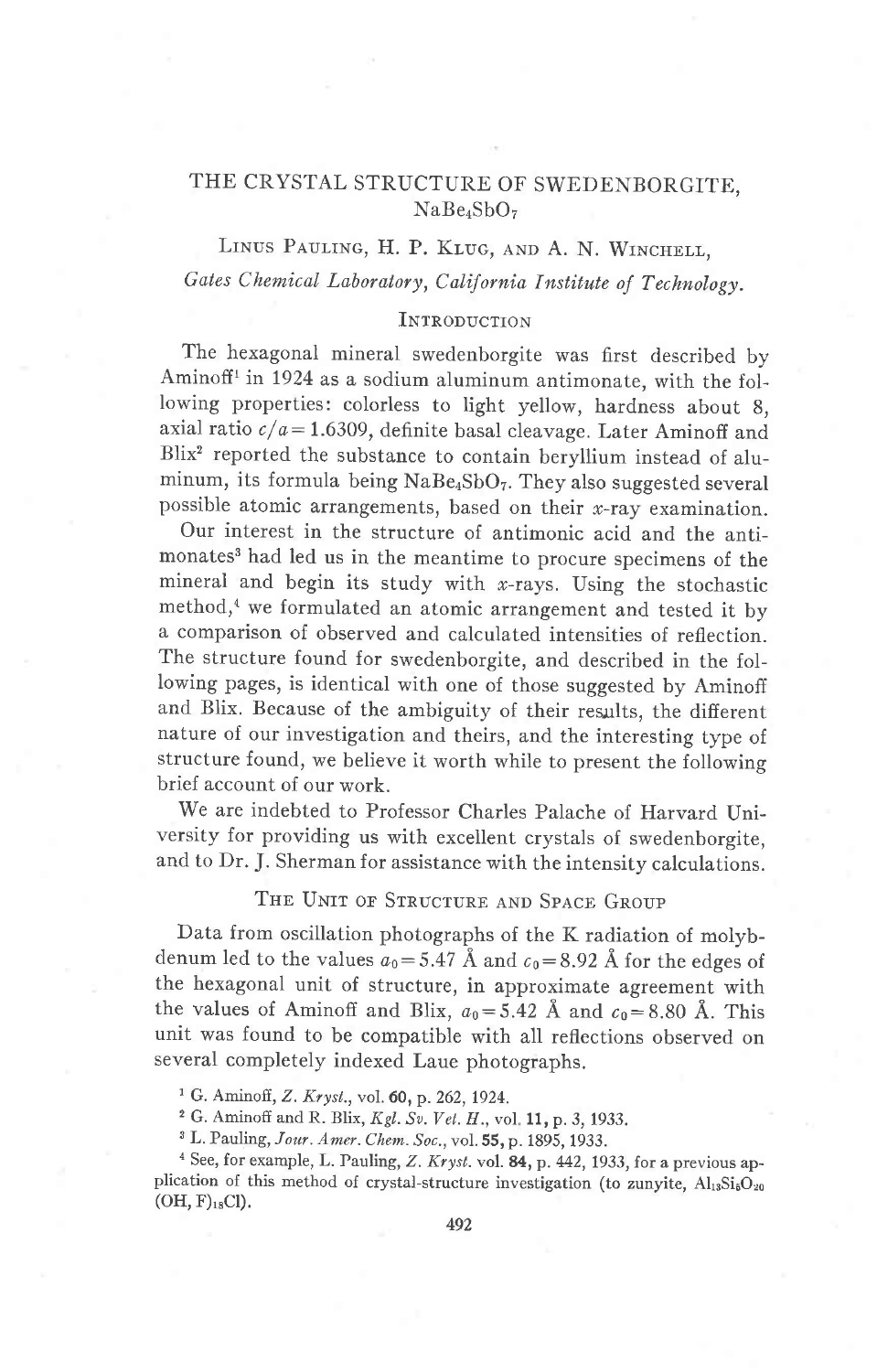(The ratio  $c_0/a_0$  agrees with the axial ratio obtained from goniometric measurements. Aminoff reported  $c/a = 1.6309$ , from 36 measurements of the angle  $(10.1)(10.\overline{1})$ . We found the value  $27^{\circ}58'17'' \pm 12''$  for the angle  $(10 \cdot 0)(10 \cdot 1)$ , as the average of 36 measurements; this leads to the axial ratio  $c/a = 1.6308 \pm 0.0003$ .)

A Laue photograph prepared with the incident beam parallel to [0001] was found to show a six-fold axis and six planes of symmetry. The point-group symmetry of the crystal is hence  $D_{3h}$ ,  $C_{6v}$ ,  $D_6$ , or  $D_{6h}$ . Of these,  $C_{6v}$  is indicated to be correct by Aminoff and Blix's description of one crystal of pronounced hemimorphic face development.

Of the four space groups  $C_{6v}^1$  to  $C_{6v}^4$ , two  $(C_{6v}^2$  and  $C_{6v}^3)$  are eliminated by numerous observed reflections of the type  $(H0L)$ with  $L$  odd. The fact that no reflections of the type  $(HH \cdot L)$  with Z odd were observed indicates very strongly that the correct space group is  $C_{6y}$ <sup>4</sup> (or, if the evidence for hemimorphy is not conclusive, possibly  $D_{3h}^4$  or  $D_{6h}^4$ .

# FORMULATION OF POSSIBLE ATOMIC ARRANGEMENTS

In formulating possible atomic arrangements we make the following assumptions, based on the rules governing the structure of complex ionic crystals<sup>5</sup> (swedenborgite being considered to contain bonds with sufficient ionic character to make these rules applicable). We shall for convenience use the word ions in referring to the atoms in the crystal, without signifiying that the bonds are all of the extreme ionic type.

1. Each antimony ion is surrounded by six oxygen ions arranged at the corners of an approximately regular octahedron,<sup>3</sup> the antimony-oxygen distance being about 2.0 Å (sum of ionic radii<sup>6</sup> 2.02 Å, sum of covalent radii<sup>7</sup> 2.10 Å).

2. Each beryllium ion is surrounded by four oxygen ions arranged at the corners of an approximately regular tetrahedron, the beryllium-oxygen distance being about 1.65 A, as in BeO.

3. Each sodium ion is surrounded by six to twelve oxygen ions, at distances greater than 2.35 A.

4. The electrostatic valence rule is satisfied, each oxygen ion being held by electrostatic bonds with total bond strength 2.

5 L. Pauling, J. Am. Chem. Soc., vol. 51, p. 1010, 1929.

6 L. Pauling, J. Am. Chen. Soc., vol.49, p. 765,1927.

7 L. Pauling and M. L. Huggins, Z. Kryst., vol. 87, p.205,1934. The octahedral radius of antimony, 1.44 Å, is assumed to be  $6\%$  greater than the tetrahedral radius.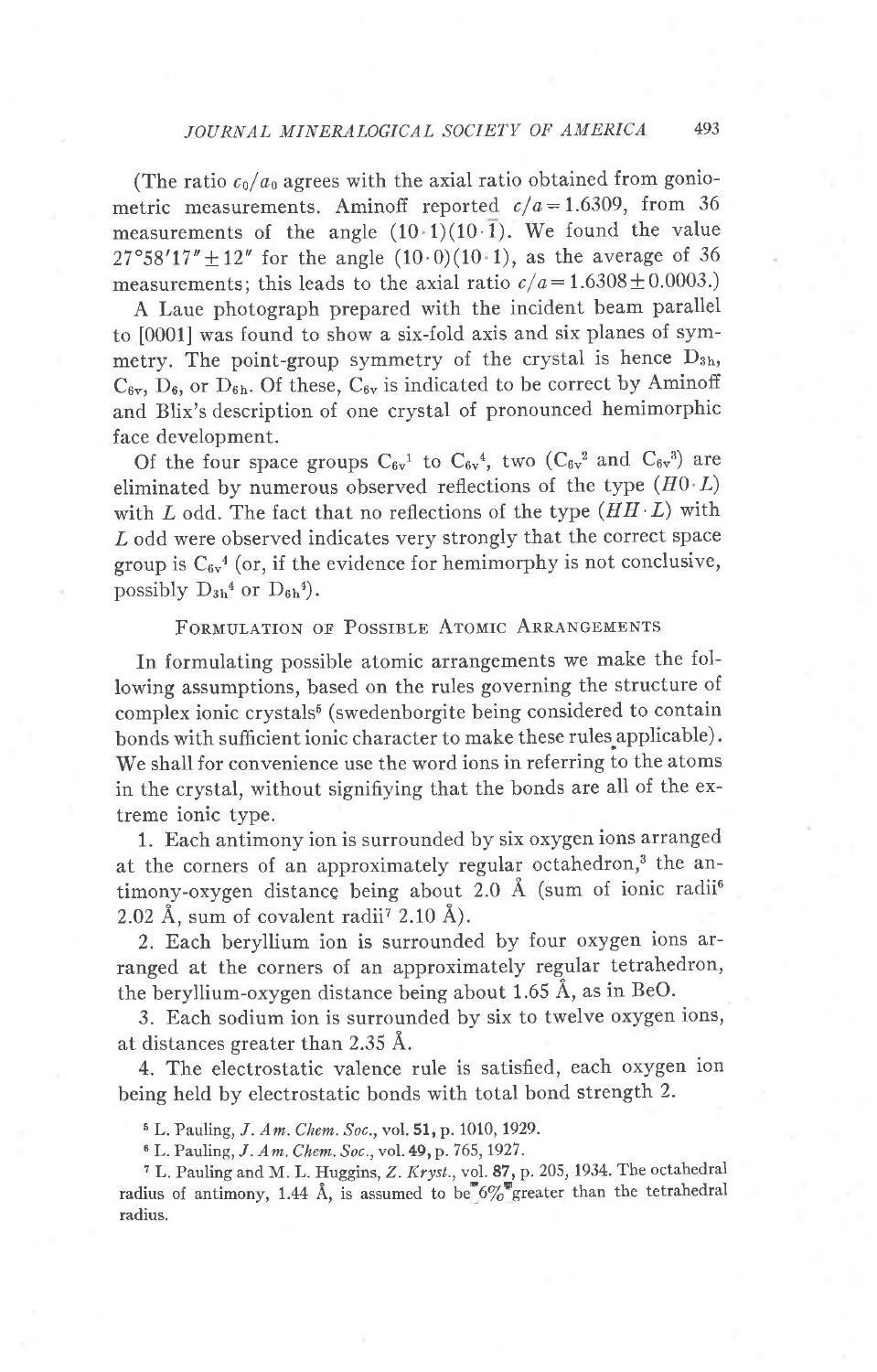5. Other factors being equal, the polyhedra will avoid sharing faces and edges.

The strength of a bond from antimony  $(Sb<sup>5+</sup>)$  to each of its six coordinated oxygens (which we shall call  $O<sub>II</sub>$  or  $O<sub>III</sub>$ ) is 5/6. The strength of a beryllium bond is  $\frac{1}{2}$ . Hence each of these oxygen ions is required by the electrostatic valence rule to be common to one antimony octahedron and two beryllium tetrahedra  $(5/6+2\times\frac{1}{2})$  $=1$  5/6), the remaining 1/6 being made up by sodium bonds.

The seventh oxygen ion of the formula  $NaBe<sub>4</sub>SbO<sub>7</sub>$ , which we shall call  $O_I$ , is not bonded to antimony. It is accordingly common to four beryllium tetrahedra, thus satisfying the electrostatic valence rule  $(4\times\frac{1}{2}-2)$ .

Our first problem is to construct a suitable framework of octahedra and tetrahedra. We have seen that this will contain groups of four tetrahedra, which have no shared edges. Such a group can be based on a cubic close-packed arrangement of twelve  $O<sub>II</sub>$ 's and  $O<sub>III</sub>$ 's about the central  $O<sub>I</sub>$ , as illustrated by the group of four tetrahedra shown in Figure  $1a$ , or on a hexagonal close-packed arrangement, as shown in Figure 1b.



Frc. 1. Groups of four tetrahedra with a common corner, the twelve outer corners being arranged around the central one  $(a)$  as in cubic close packing and  $(b)$ as in hexagonal close packing.

It is seen that the antimony octahedra lie in the same layers as the upper tetrahedra of the groups of four shown in Figure 1; for if they were in the layers below, they would share edges with the tetrahedra. A layer of octahedra at positions required by the value of  $a_0$  is shown in Figure 2. Each of the upper corners of octahedra is to serve as a top corner for an upper tetrahedron. The only way in which this can be achieved is shown in Figure 2a. Also each of the lower corners is to serve as top corner for two of the lower tetrahedra. This can be achieved without sharing edges in only one way, shown in Figure 26.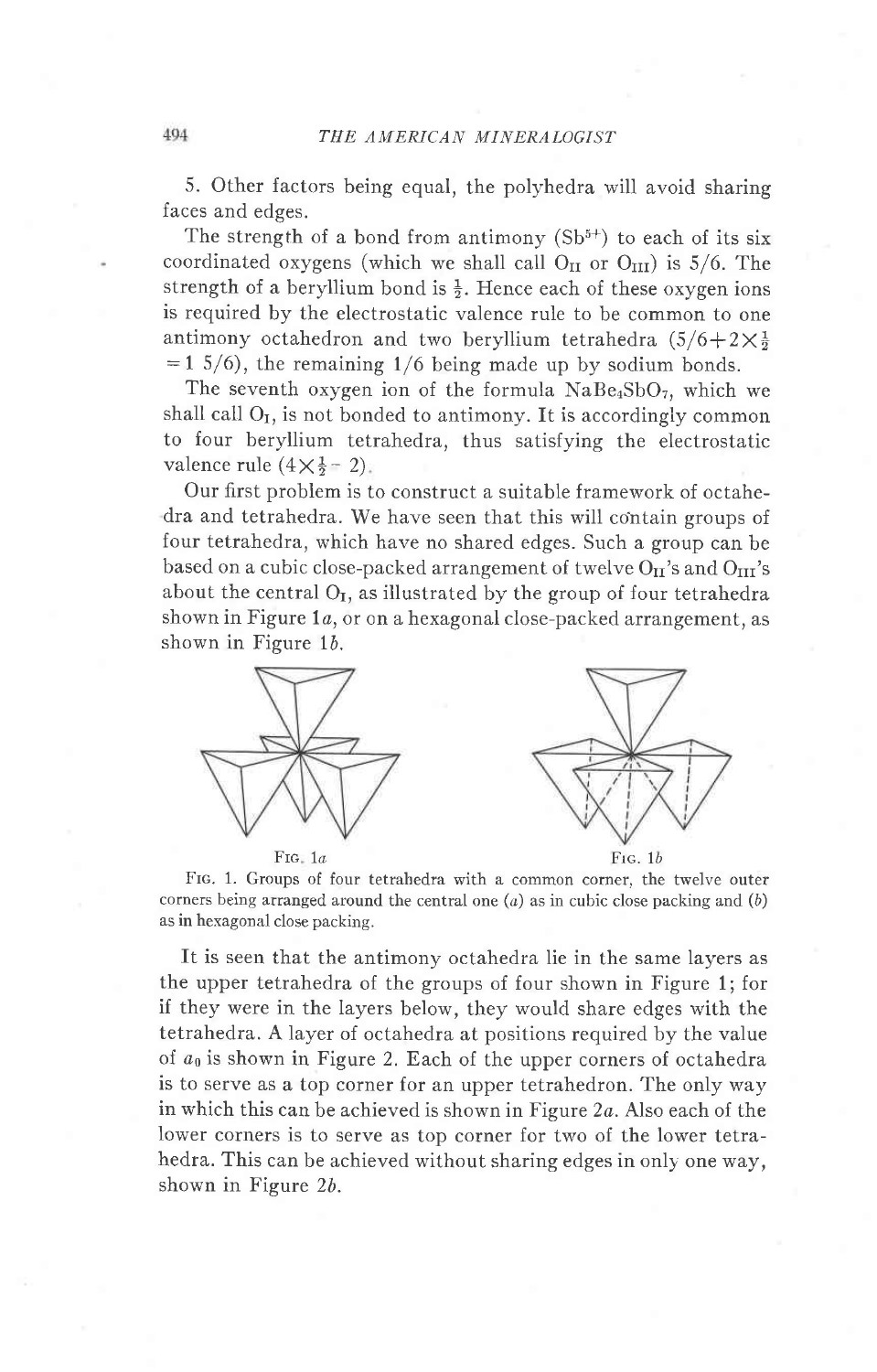

Frc. 2. Layers of polyhedra in swedenborgite. The same layer of octahedra is shown in  $2a$  and  $2b$ ; in  $2a$  the tetrahedra in the same layer are drawn, and in  $2b$ the tetrahedra in the layer directly below. It is seen that the groups of four tetrahedra are of the type shown in Figure  $1a$ , corresponding to cubic close packing.

We thus have been led to a certain sequence of atom planes, which may be described as follows. Let us designate<sup>8</sup> positions of upper octahedron corners by  $A$ , lower corners by  $C$ , and octahedron centers by  $B$ , using these symbols also for unoccupied closepacked positions. The sequence of atom planes determined above is

> $3O<sub>III</sub>$  at  $A$ Sb at  $B$ , Ber at  $C$  $1O<sub>I</sub>$  and  $3O<sub>II</sub>$  at  $C$  $3O<sub>III</sub>$  at B.  $3$  Be<sub>II</sub> at  $B$

It is seen that oxygen atoms  $O<sub>I</sub>$  and  $O<sub>II</sub>$  are surrounded by other oxygen atoms in the way corresponding to cubic close packing.

In addition, we know that the upper octahedron corners are to serve as lower corners for the next higher layer of tetrahedra. However, this does not fix the positions of these tetrahedra, for their upper corners can occupy either positions  $C$  or positions  $B$ , the first alternative corresponding to hexagonal close-packing of oxygen atoms about  $O_{III}$  and the second to cubic close-packing.

8 This convenient nomenclature for close-packed layers can be defined by the use of hexagonal coordinates in a plane as follows: A,  $X=0$ ,  $Y=0$ ; B,  $X=1/3$ ,  $Y=2/3$ , and C,  $X=2/3$ ,  $Y=1/3$ .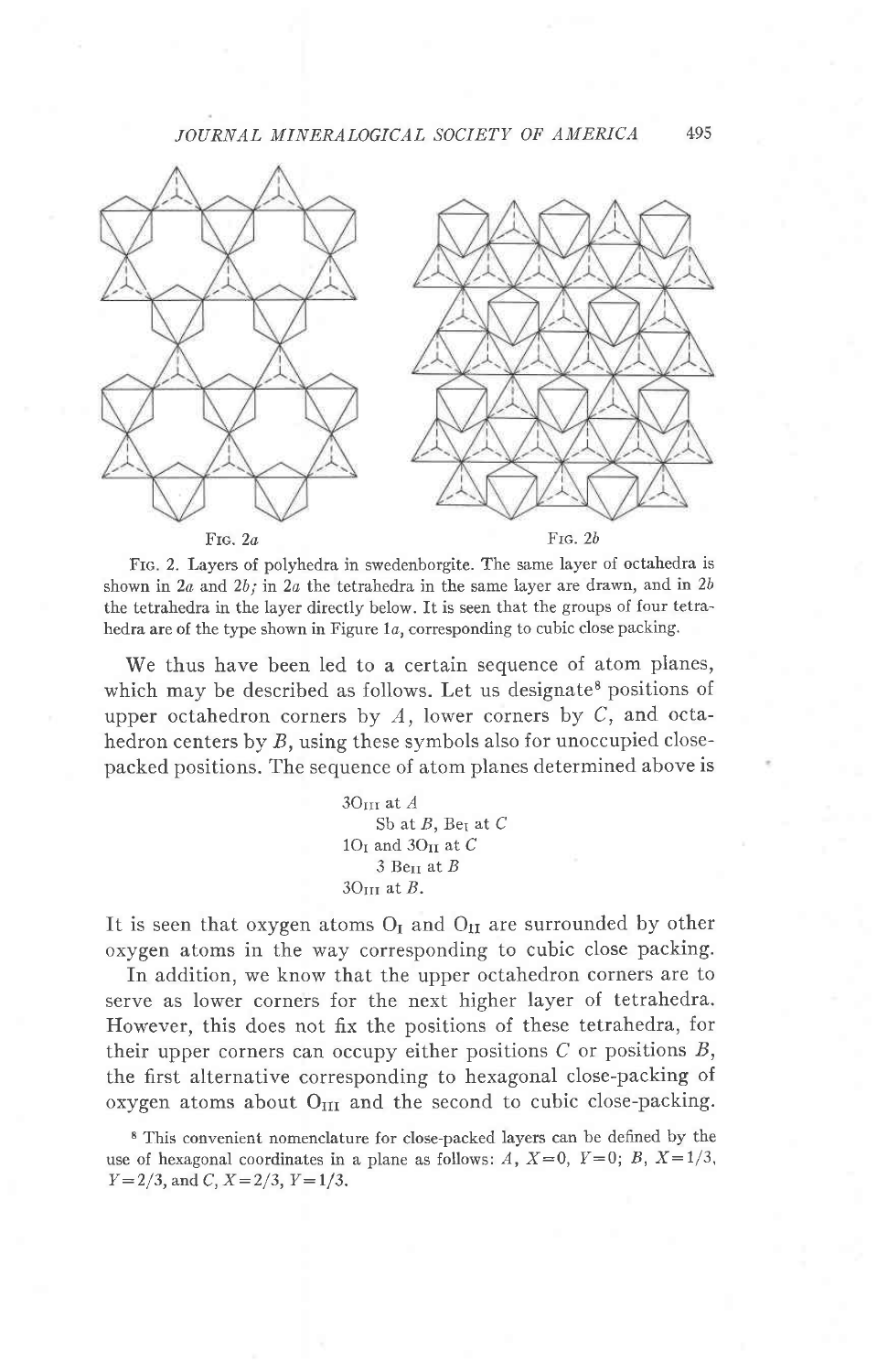Corresponding to these alternatives we obtain two distinct but very closely related structures, represented by the following schemes.

|                             | HEXAGONAL STRUCTURE       | CUBIC STRUCTURE                    |                             |      |                |
|-----------------------------|---------------------------|------------------------------------|-----------------------------|------|----------------|
| Na, $3Q_{III}$ at $A$       |                           |                                    | Na, $3Q_{III}$ at $A$       |      |                |
|                             | Sb at B, Ber at C         | Sb at $B$ , Be <sub>I</sub> at $C$ |                             |      |                |
|                             | $O_I$ , 3 $O_{II}$ at $C$ |                                    | $O_I$ , 3 $O_{II}$ at $C$   |      |                |
| $3$ Be <sub>II</sub> at $B$ |                           |                                    | $3$ Be <sub>II</sub> at $B$ |      |                |
| $c_{0}$                     | Na, $3Q_{III}$ at B       |                                    | Na, $3Q_{III}$ at B         |      |                |
|                             |                           | C                                  |                             |      |                |
|                             |                           |                                    |                             |      |                |
|                             |                           |                                    |                             |      | c <sub>0</sub> |
|                             | А                         |                                    | $\mathcal{C}$               |      |                |
|                             |                           |                                    |                             | B    |                |
|                             |                           |                                    |                             |      |                |
|                             |                           | B                                  |                             | А    |                |
|                             | B                         |                                    |                             |      |                |
|                             | etc.                      |                                    |                             |      |                |
|                             |                           |                                    |                             | etc. |                |
|                             |                           |                                    |                             |      |                |

The first of these structures repeats after two layers, and so leads to a unit of the size observed for swedenborgite. It is the structure of swedenborgite. This structure is based on double hexagonal close-packing of oxygen ions, first found in brookite<sup>9</sup> and topaz.<sup>10</sup> Of the sixteen close-packed positions in the unit, only fourteen are occupied by oxygens; we place sodium ions in the other two, thus giving sodium the coordination number 12. The structure has the symmetry of space group  $C_{6y}$ <sup>4</sup>, and the predicted values of  $a_0$  and  $c_0$  (based on the assumed interatomic distances) agree perfectly with the observed values. These facts, together with the agreement with general structural principles, provide strong support for the structure. Further verification is given by the agreement of observed and calculated  $x$ -ray intensities, discussed in the following section.

The second structure repeats after three layers, and, indeed, has cubic symmetry rather than hexagonal symmetry. From the standpoint of crystal chemistry this structure is not inferior to the other for the compound  $NaBe<sub>4</sub>SbO<sub>7</sub>$ , and we predict that cubic crystals of this substance may be discovered, for which the face-centered unit of structure, containing 4 NaBe<sub>4</sub>SbO<sub>7</sub>, will have  $a_0 = 7.72$  Å.

<sup>&</sup>lt;sup>9</sup> L. Pauling and J. H. Sturdivant, Z. Kryst., vol. 68, p. 239, 1928.

<sup>&</sup>lt;sup>10</sup> L. Pauling, Proc. Nat. Acad. Sci., vol. 14, p. 603, 1928.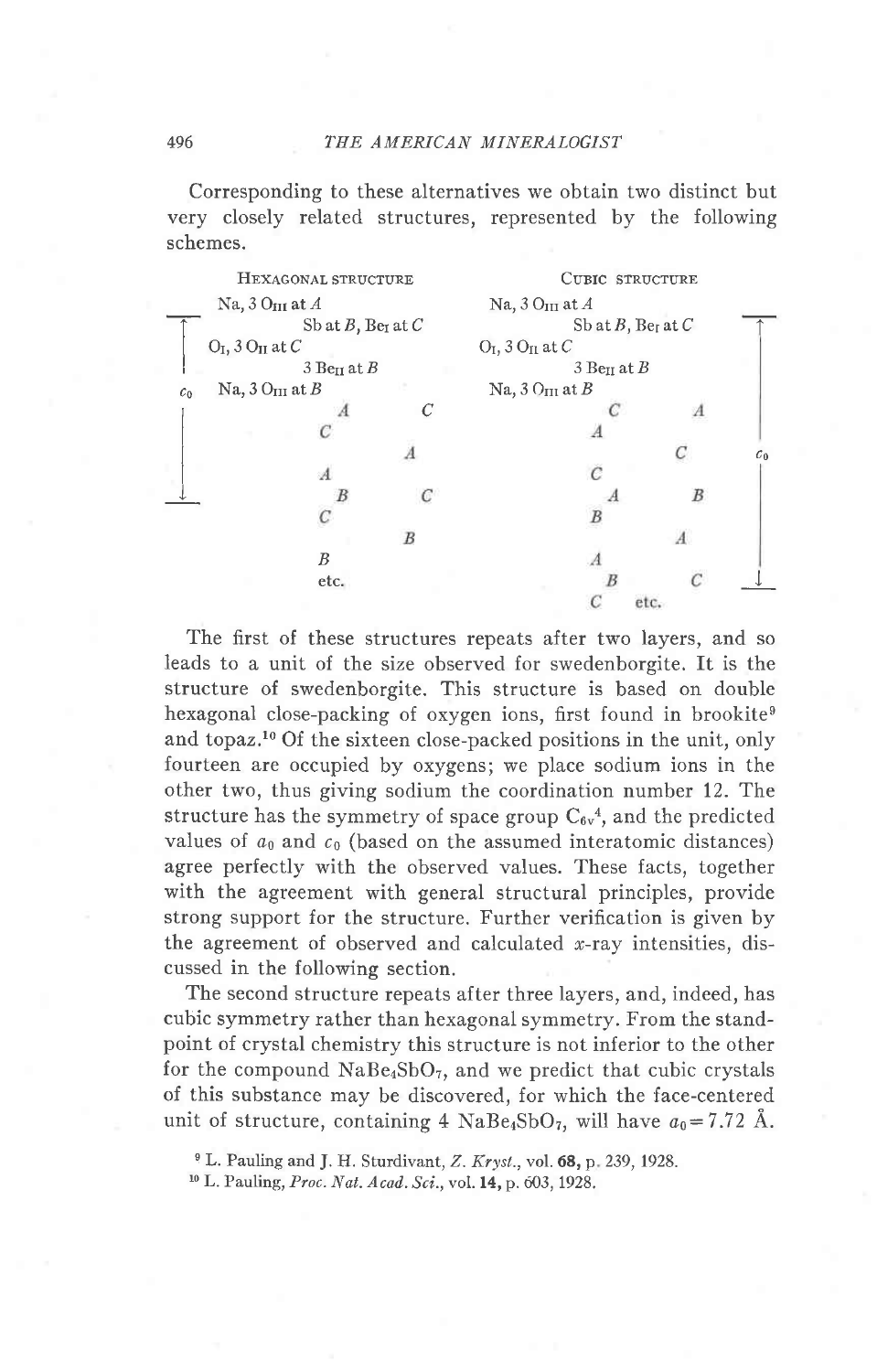#### VERIFICATION OF THE STRUCTURE

In terms of the equivalent positions of space group  $C_{6v}^4$ ,

 $2a: 00u, 00\frac{1}{2}+u;$  $2b: \frac{1}{3} \frac{2}{3}u, \frac{2}{3} \frac{1}{3} \frac{1}{2}+u;$  $6c: u \bar{u} v, 2\bar{u} \bar{u} v, u 2u v,$  $\bar{u}$  u  $\frac{1}{2}+v$ ,  $2u$  u  $\frac{1}{2}+v$ ,  $\bar{u}$   $2\bar{u}$   $\frac{1}{2}+v$ ;

the ideal atomic arrangement (for regular polyhedra) can be described as follows:

> 2 Sb at 2b,  $u=0$ ; 2 Na at 2b,  $u=\frac{5}{8}$ ; 2 Bet at 2a,  $u=\frac{1}{16}$ ;  $2 O_I$  at  $2a, u = \frac{3}{8}$ ; 6 Be<sub>II</sub> at 6c,  $u=\frac{1}{6}$ ,  $v=\frac{5}{16}$ ; 6 O<sub>II</sub> at 6c,  $u=\frac{1}{2}$ ,  $v=\frac{3}{8}$ ; 6 O<sub>III</sub> at 6c,  $u=\frac{1}{6}$ ,  $v=\frac{1}{8}$ .

We have calculated intensities of reflection for a large number of planes on the basis of this arrangement, using the customary bathmethod formula

$$
I_{\text{HI L}} = \text{Constant:} \frac{1 + \cos^2 2\theta}{2 \sin 2\theta} |F_{\text{HI L}}|^{2},
$$

with  $F_{\text{HI L}} = \sum f_i e^{2\pi i} (Hx_i + Iy_i + Lz_i)$ 

the sum being taken over all atoms in the unit. Pauling-Sherman /-valuesll were used, and the temperature factor omitted, the error due to this omission being small for such a hard crystal. The results of the calculation are given in Table 1, for comparison with the observed intensity values on oscillation photographs. The photographs were made with the K-radiation of molybdenum filtered through zirconia, with 30° oscillation about  $[1\overline{1} \cdot 0]$  through various angular regions. Estimates of intensity values were made by the visual comparison of fiIms prepared under identical conditions except for changed time of exposure. The Ott correction was made for reflections not in the equator.

It is seen that the agreement is satisfactory, providing strong evidence that the suggested structure is correct. Further evidence is given by the fact that the ideal arrangement requires that no reflections of the type  $\frac{H+2I}{3}$  integral, L odd occur. None such was observed on the photographs.<sup>12</sup>

 $11$  L. Pauling and J. Sherman, Z. Kryst., vol. 81, p. 1, 1932.

12 Several reflections apparently of this type were observed on one series of photo' graphs; it was then found that these were due to reflections from a twinned crystal We have not determined the type of twinning involved.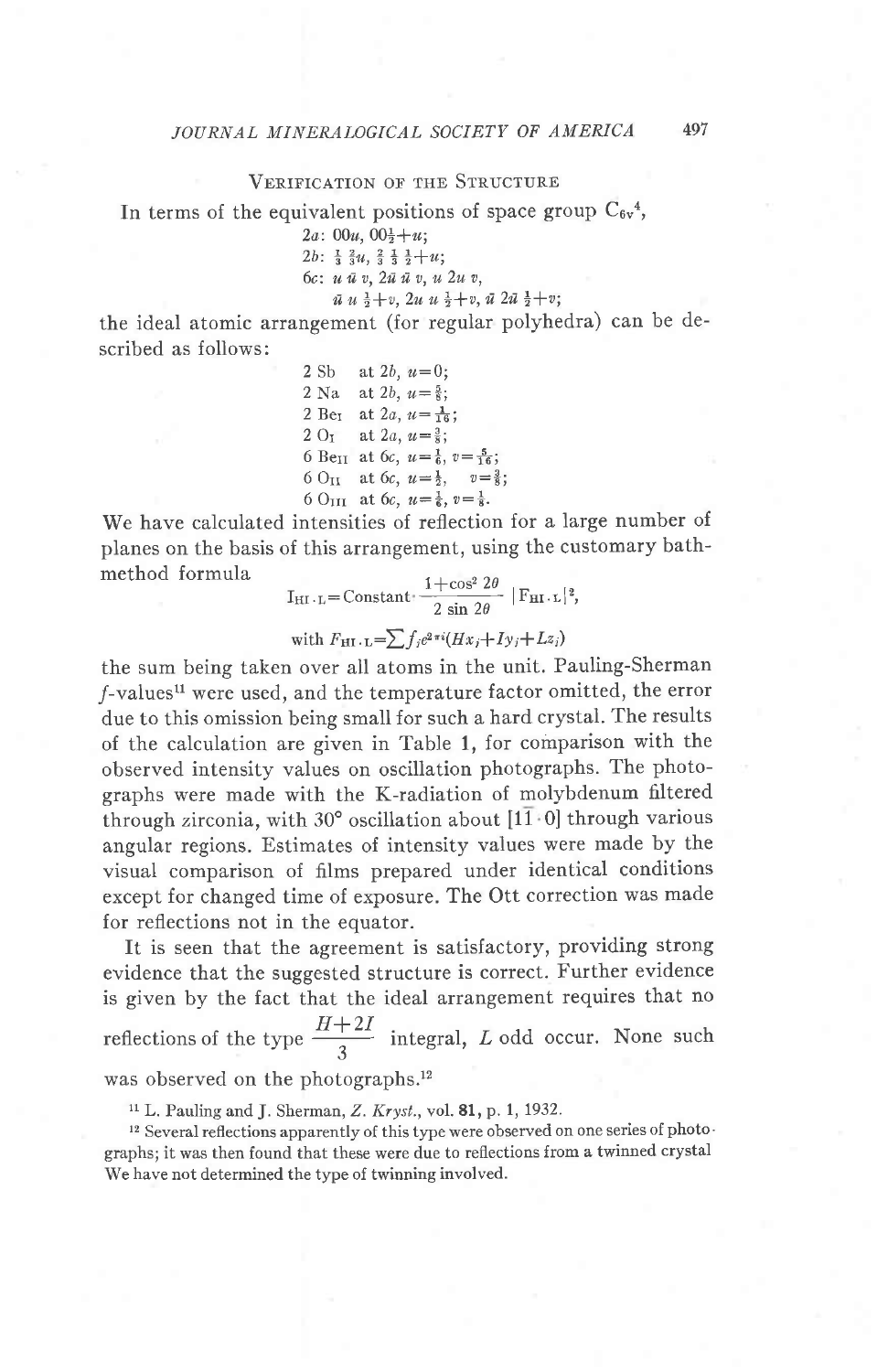The number of parameters is so great that it is not practicable to attempt to determine deviations from the ideal values.

Our intensity data agree with those of Aminoff and Blix, so far as they overlap. Our structure is identical with one of those suggested by them, and found by them to be compatible with their data.

|--|--|

# CALCULATED AND OBSERVED INTENSITIES OF  $X$ -RAY REFLECTION FOR SWEDENBORGITE

| Intensity     |            |                | Intensity    |            |                  |
|---------------|------------|----------------|--------------|------------|------------------|
| $HI \cdot L$  | Calculated | Observed       | $HI \cdot L$ | Calculated | Observed         |
| $11 \cdot 0$  | 50         | 50             | $20 \cdot 2$ | 20         | 36               |
| $22 \cdot 0$  | 52         | 45             | 30.2         | 15         | 18               |
| $33 \cdot 0$  | 4.8        | 5              | $40 \cdot 2$ | 3.5        | 3.5              |
| $44 \cdot 0$  | 8.0        | 6              | $50 \cdot 2$ | 1.1        | $\boldsymbol{2}$ |
| $55 \cdot 0$  | 1.5        | $\overline{c}$ | $60 - 2$     | 2.5        | $\overline{4}$   |
| $22 \cdot 2$  | 7.8        | 10             | 21:0         | 5.1        | 5                |
| $33 \cdot 2$  | 4.9        | 5              | $21 - 2$     | 4.1        | $\overline{4}$   |
| $44 \cdot 2$  | 1.8        | 2.5            | $31 \cdot 0$ | 2.5        | 3                |
| $55 \cdot 2$  | 1.6        | 3              | $31 \cdot 1$ | 6.0        | 10               |
| $33 \cdot 4$  | 3.2        | 5              | $31 \cdot 2$ | 2.0        | 3                |
| 44.4          | $0.4\,$    | 0.5            | 31 : 3       | 7.6        | 10               |
| 55.4          | 1.3        | $\mathbf{2}$   | $32 \cdot 1$ | 4.0        | 6                |
| 33.6          | 2.5        | 4              | $32 \cdot 2$ | 1.4        | $\overline{c}$   |
| 44.6          | 2.2        | $\overline{a}$ | 32.3         | 5.3        | $\overline{7}$   |
| 55.6          | 1.1        | $\overline{2}$ | $32 \cdot 4$ | 0.5        | $\overline{2}$   |
| 44.8          | 2.9        | 3              | $41 \cdot 2$ | 6.6        | 9                |
| $55 \cdot 8$  | 1.2        | $\overline{2}$ | $41 \cdot 4$ | 3.6        | 5                |
| $44 \cdot 10$ | 1.7        | $\mathbf{1}$   | $42 \cdot 1$ | 3.4        | 3                |
| $40 \cdot 1$  | 5.4        | 8              | $42 \cdot 2$ | 1.5        | $\overline{a}$   |
| $50-1$        | 5.6        | $\overline{7}$ | $42 \cdot 3$ | 2.1        | $\overline{4}$   |
| 40.3          | 8.3        | 8              | $42 \cdot 4$ | 1.0        | 1.5              |
| $50 \cdot 3$  | 1.8        | 5              | 42.5         | 3.8        | 5.0              |
| $50 - 5$      | 2.1        | $\overline{4}$ | $42 - 6$     | 2.2        | $\boldsymbol{2}$ |
| $10 \cdot 0$  | 16.0       | 23             | $42 \cdot 7$ | 1.7        | $\mathbf{1}$     |
| $20 \cdot 0$  | 2.6        | 4.5            | $43 - 4$     | 0.6        | $\mathbf{1}$     |
| $30 \cdot 0$  | 17.1       | 18.0           | $43 - 5$     | 1.8        | $\sqrt{2}$       |
| 40.0          | 0.9        | $\overline{0}$ | $43 - 6$     | 0, 6       | 0.5              |
| $50 \cdot 0$  | 0,9        | $\mathbf{0}$   | $43 \cdot 7$ | 1.5        | 1.5              |
|               |            |                | 43.8         | 0.8        | 0.5              |

Their other structures are of types which we eliminated early in our process of formulating a structure because of conflict with the assumed structural characteristics.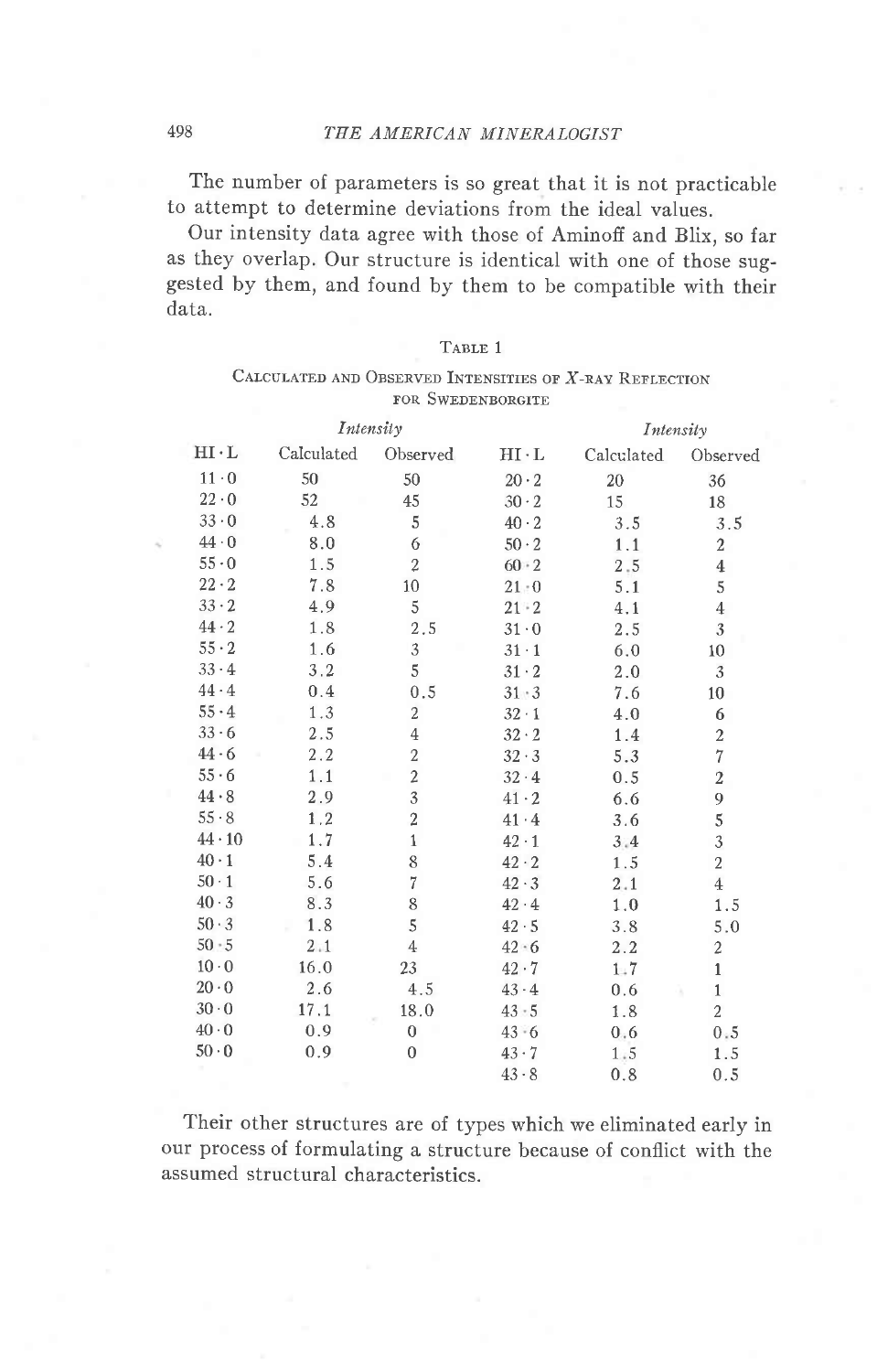# DESCRIPTION OF THE STRUCTURE

The structure of swedenborgite is shown in Figure 3. Its general nature has been discussed in the process of its formulation.

Each beryllium ion is surrounded by four oxygen ions at tetrahedron corners, the Be-O distance (for ideal parameter values) being 1.67 A. Each antimony ion is surrounded by six oxygen ions at octahedron corners. It seems probable, in view of the predicted



FIG. 3. A portion of the structure of swedenborgite, showing the antimony octahedra, the groups of four beryllium tetrahedra, and the sodium ions (represented by spheres). The oxygen and sodium ions together form a double hexagonal close-packed aggregate.

values 2.02-2.10 A for the Sb-O distance, that there is some distortion of the structure, increasing the Sb-O distance somewhat above the value 1.93 Å corresponding to the ideal parameter values, and decreasing the Be-O distance to about 1.65 A, as in beryllium oxide.

Each sodium ion is surrounded by twelve oxygen ions at about 2.7 A, a value compatible with the radius sum 2.35 A in view of the large coordination number.

Each O<sub>I</sub> is reached by four beryllium bonds, of strength  $\frac{1}{2}$ , and each  $O_{II}$  and  $O_{III}$  by one antimony bond (5/6), two beryllium bonds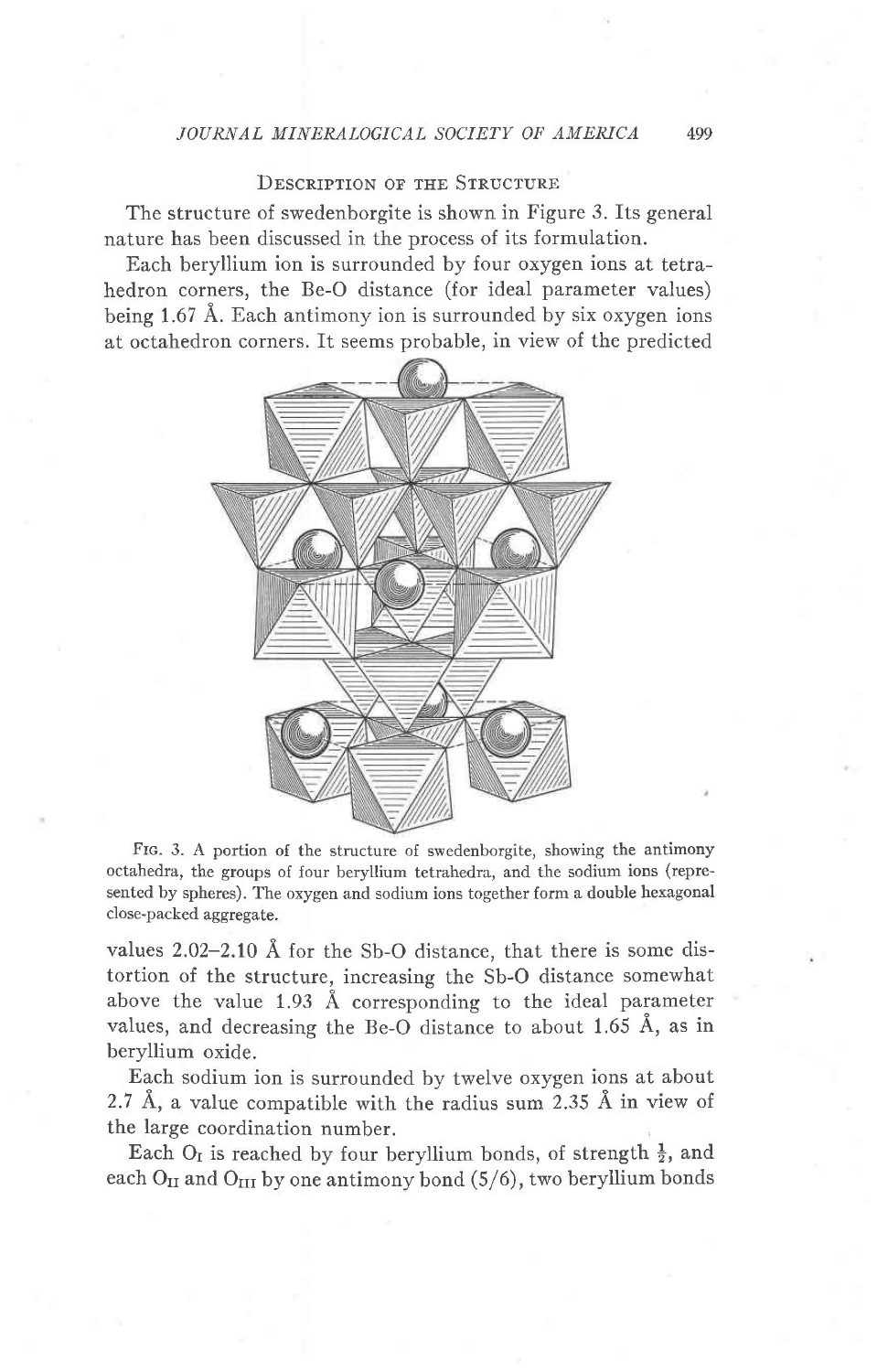$(\frac{1}{2})$ , and two sodium bonds (1/12), the electrostatic valence rule thus being exactly satisfied.

The crystal provides an excellent type of structure for a complex ionic substance, illustrating most of the general rules for such structures, as discussed in an earlier section. The substance can be considered as a basic antimonate (salt of the acid  $H_7SbO_6$ ) of sodium and beryllium. It bears an interesting relation to basic beryllium acetate,<sup>13</sup> Be<sub>4</sub>O(CH<sub>3</sub>COO)<sub>6</sub>; in the molecules of this substance there occur four beryllium tetrahedra with one common corner, the twelve remaining corners being occupied by carboxyl oxygens, whereas in swedenborgite these twelve corners are occupied by oxygen atoms common to two tetrahedra (in difierent groups) and one antimonate octahedron. The chemical formula of swedenborgite might well be written as  $NaBe<sub>4</sub>OSbO<sub>6</sub>$ .

The vertical columns of tetrahedra (one of which is shown in Figure 3) form an jnteresting feature of the structure. It might be expected that these would cause the crystal to show prismatic cleavage. A simple consideration<sup>14</sup> of the number of bonds broken by cleavage along various planes shows, however, that basal cleavage is to be expected, in agreement with observation. The very strong antimony bonds will resist rupture, and the sodium bonds can be neglected. Cleavage along  $(00.1)$  requires three beryllium bonds to be broken per unit rhomb, with area  $\sqrt{3}a_0^2/2$ = 25.8 Å<sup>2</sup>, or 0.116 bond per  $\AA$ <sup>2</sup>, whereas for (10 0) there are four bonds per 24.4  $\AA$ <sup>2</sup> or 0.164 per  $\AA$ <sup>2</sup>, and for (11.0) eight bonds per 42.3  $\AA$ <sup>2</sup> or 0.189 per  $\AA$ <sup>2</sup>.

#### **SUMMARY**

The hexagonal unit of swedenborgite, containing  $2NaBe<sub>4</sub>SbO<sub>7</sub>$ , has  $a_0$  = 5.47 Å and  $c_0$  = 8.92 Å. The atomic arrangement, in terms of the equivalent positions of space group  $C_{6v}$ <sup>4</sup>, is the following:

| 2Sb    | at 2 <i>b</i> , $u=0$ ;                              |                                                                |  |
|--------|------------------------------------------------------|----------------------------------------------------------------|--|
| $2$ Na | at 2b, $u = \frac{5}{8}$ ;                           |                                                                |  |
|        |                                                      | 2 Ber at 2a, $u = \frac{1}{16}$ ;                              |  |
|        | 2 O <sub>1</sub> at 2 <i>a</i> , $u = \frac{3}{8}$ ; |                                                                |  |
|        |                                                      | 6 Be <sub>II</sub> at 6c, $u=\frac{1}{6}$ , $v=\frac{5}{16}$ . |  |
|        |                                                      | 6 O <sub>II</sub> at 6c, $u=\frac{1}{2}$ , $v=\frac{3}{8}$ ;   |  |
|        |                                                      | 6 O <sub>III</sub> at 6c, $u=\frac{1}{6}$ , $v=\frac{1}{8}$ .  |  |

<sup>13</sup> L. Pauling and J. Sherman, *Proc. Nat. Acad. Sci*., vol. 20, p. 340, 1934.<br><sup>14</sup> For the similar discussion of cleavage of aluminosilicate crystals see L. Paul-

<sup>14</sup> For the similar discussion of cleavage of aluminosilicate crystals see L. Pauling, Proc. Nat. Acad. Sci., vol. 16, p. 453, 1930, and M. D. Shappell, Dissertation, California Institute of Technology, 1933.